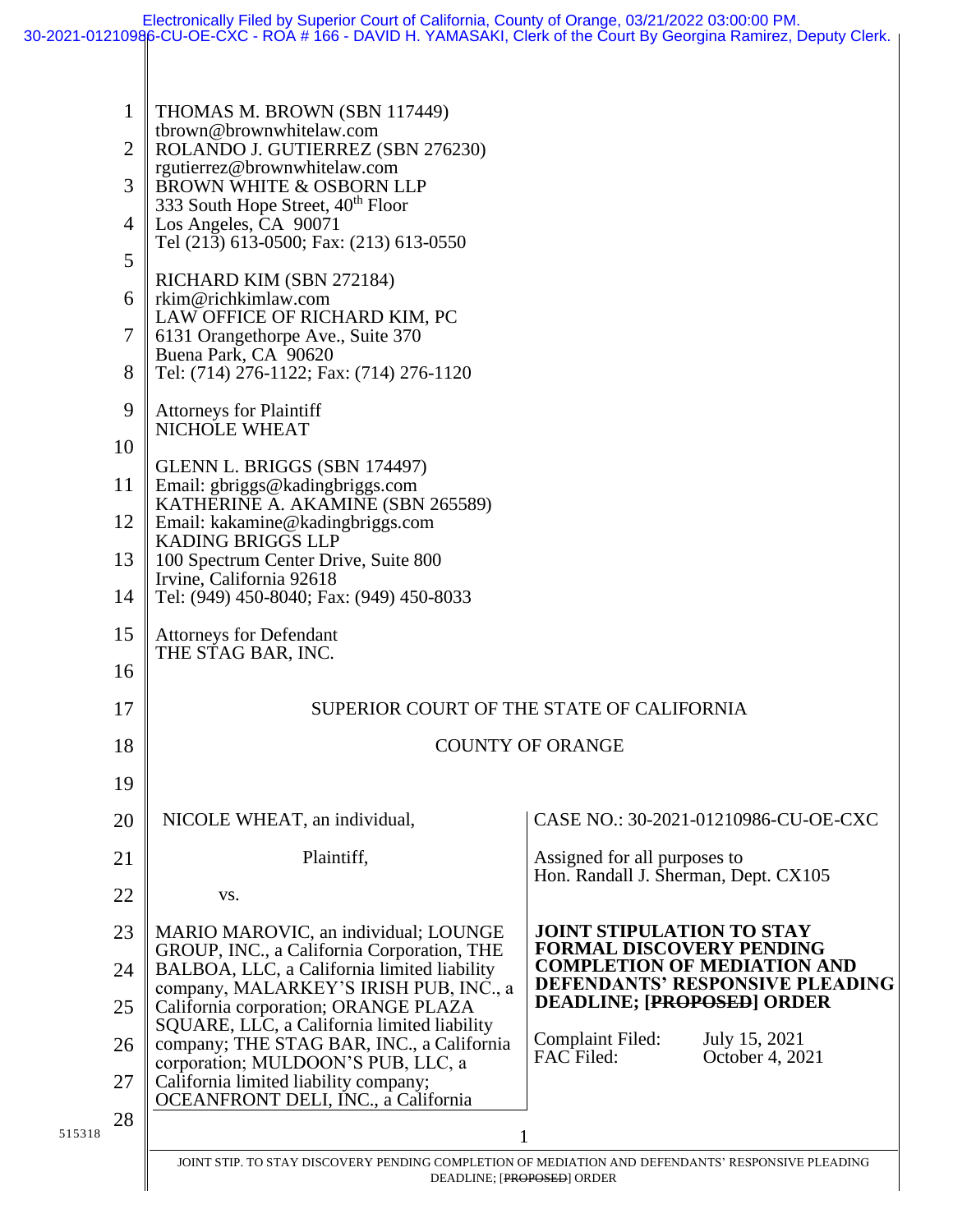|        | $\mathbf{1}$   | corporation; BLACKIE'S BY THE SEA, LLC,                                                   |  |
|--------|----------------|-------------------------------------------------------------------------------------------|--|
|        | $\overline{2}$ | a California limited liability company;<br>ORANGE CIRCLE LOUNGE, INC., a                  |  |
|        | 3              | California corporation; NEWPORT TACO,<br>LLC, a California limited liability company;     |  |
|        | $\overline{4}$ | PENINSULA RESTAURANT GROUP, INC.,<br>a California corporation; NEWPORT                    |  |
|        | 5              | OCEANFRONT, LLC, a California limited<br>liability company, COLD BREW, LLC, a             |  |
|        | 6              | California limited liability company;<br>MARINER'S RESTAURANT, LLC, a                     |  |
|        | 7              | California limited liability company, 100<br>NORTH, LLC, a California limited liability   |  |
|        | 8              | company; FULLERTON LOUNGE, INC., a<br>California Corporation; HELMSMAN ALE                |  |
|        | 9              | HOUSE, a business entity, form unknown;<br>MALARKY'S IRISH PUB, a business entity,        |  |
|        | 10             | form unknown; STAG BAR, a business entity,<br>form unknown; DORY DELI, a business entity, |  |
|        | 11             | form unknown; MULDOON'S IRISH PUB, a<br>business entity, form unknown; WILD GOOSE         |  |
|        |                | TAVERN, a business entity, form unknown;                                                  |  |
|        | 12             | PLAYA MESA, a business entity, from<br>unknown; THE COUNTRY CLUB, a business              |  |
|        | 13             | entity, form unknown; BLACKIE'S BY THE<br>SEA, a business entity, form unknown; THE       |  |
|        | 14             | DISTRICT LOUNGE OLD TOWN ORANGE,<br>a business entity, form unknown; MATADOR              |  |
|        | 15             | CANTINA, a business entity, form unknown;<br>2J'S LOUNGE, a business entity, form         |  |
|        | 16             | unknown; SUPER PANGA TAQUERIA, a<br>business entity, form unknown; and DOES 1             |  |
|        | 17             | through 50, inclusive,                                                                    |  |
|        | 18             | Defendants.                                                                               |  |
|        | 19             |                                                                                           |  |
|        | 20             |                                                                                           |  |
|        | 21             |                                                                                           |  |
|        | 22             |                                                                                           |  |
|        | 23             |                                                                                           |  |
|        | 24             |                                                                                           |  |
|        | 25             |                                                                                           |  |
|        | 26             |                                                                                           |  |
|        | 27             |                                                                                           |  |
|        | 28             |                                                                                           |  |
| 515318 |                | $\overline{2}$<br>JOINT STIP. TO STAY DISCOVERY PENDING COMPLETION OF MEDIATION AND       |  |
|        |                | DEADLINE; [PROPOSED] ORDER                                                                |  |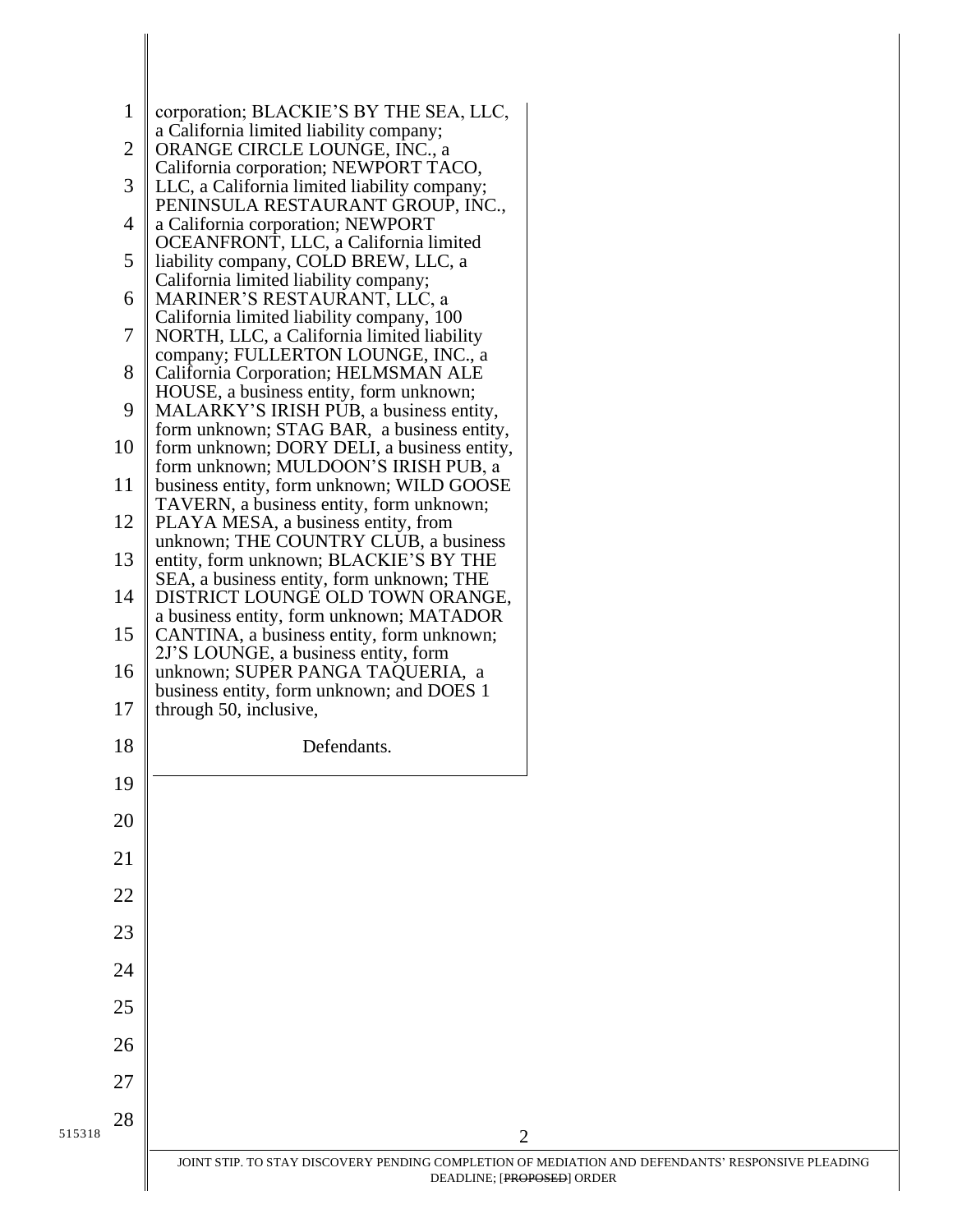|        | $\mathbf 1$  | Plaintiff Nicole Wheat ("Wheat") and Defendant The Stag Bar, Inc. dba Stag Bar                                                  |
|--------|--------------|---------------------------------------------------------------------------------------------------------------------------------|
|        | $\mathbf{2}$ | ("Defendant") (collectively, the "Parties"), by and through their counsel of record, hereby                                     |
|        | 3            | stipulate and mutually request the Court to enter an order in accordance therewith:                                             |
|        | 4            |                                                                                                                                 |
|        | 5            | WHEREAS, the Parties have agreed to mediate this case with Jeffrey A. Ross on                                                   |
|        | 6            | November 3, 2022;                                                                                                               |
|        | 7            |                                                                                                                                 |
|        | 8            | <b>WHEREAS</b> , the Parties have agreed to stay formal discovery in this matter pending the                                    |
|        | 9            | outcome of private mediation with Jeffrey Ross on November 3, 2022. The parties believe a stay                                  |
|        | 10           | of the action pending completion of mediation will increase the possibility of resolving the claims                             |
|        | 11           | through a conservation of the Parties' resources;                                                                               |
|        | 12           |                                                                                                                                 |
|        | 13           | WHEREAS, the Parties agreed that Defendant will informally produce information,                                                 |
|        | 14           | documents and data to Plaintiff in order to facilitate the mediation process, and Defendants have                               |
|        | 15           | agreed not to engage in a "Pick Up Stix" style settlement campaign (see generally, Chindarah v.                                 |
|        | 16           | Pick Up Stix, Inc. (2009) 171 Cal.App.4th 796);                                                                                 |
|        | 17           |                                                                                                                                 |
|        | 18           | WHEREAS, in order the preserve their and the Court's resources, the Parties agree that                                          |
|        | 19           | no responsive pleadings to Plaintiff's First Amended Complaint ("FAC") will be due for any of                                   |
|        | 20           | the Defendants until December 3, 2022, thirty (30) days after mediation on November 3, 2022.                                    |
|        | 21           | Plaintiff further agrees she will not seek a default against any of the Defendants based on any                                 |
|        | 22           | alleged failure to respond to the FAC and will not argue that Defendants waived any affirmative                                 |
|        | 23           | defenses;                                                                                                                       |
|        | 24           |                                                                                                                                 |
|        | 25           | <b>WHEREAS</b> , the Parties agree that neither party waives their right to argue they are                                      |
|        | 26           | entitled to proceed first with respect to Plaintiff's declaratory relief action versus Defendant's                              |
|        | 27           | motion to compel Plaintiff's individual claims to arbitration to strike Plaintiff's class action                                |
| 515318 | 28           | 3                                                                                                                               |
|        |              | JOINT STIP. TO STAY DISCOVERY PENDING COMPLETION OF MEDIATION AND DEFENDANTS' RESPONSIVE PLEADING<br>DEADLINE; [PROPOSED] ORDER |
|        |              |                                                                                                                                 |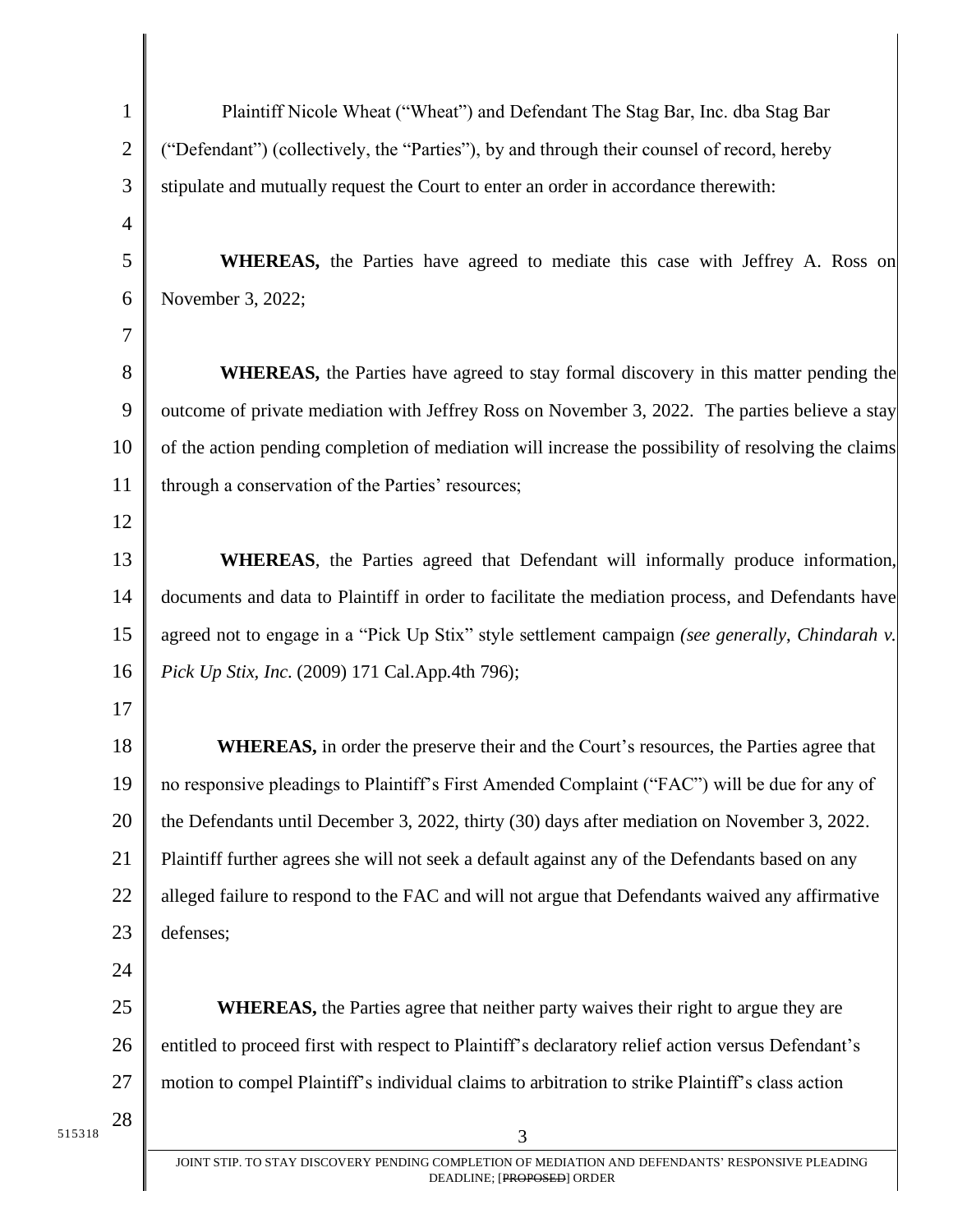|        | 1              | allegations, and stay the remaining PAGA cause of action pending the United States Supreme        |  |  |
|--------|----------------|---------------------------------------------------------------------------------------------------|--|--|
|        | $\overline{2}$ | Court's anticipated decision in Viking River Cruises, Inc. v. Moriana (-- S.Ct. --, 2021 WL       |  |  |
|        | 3              | 5911481, [Dec. 15, 2021]) and/or completion of arbitration ("Motion to Compel Arbitration");      |  |  |
|        | $\overline{4}$ | and                                                                                               |  |  |
|        | 5              |                                                                                                   |  |  |
|        | 6              | <b>WHEREAS</b> , the Parties will prepare and file a Joint Status Report at least one week prior  |  |  |
|        | 7              | to the Status Conference on December 1, 2022 and update the Court as to the case status in light  |  |  |
|        | 8              | of mediation on November 3, 2022.                                                                 |  |  |
|        | 9              |                                                                                                   |  |  |
|        | 10             | NOW THEREFORE, the Parties stipulate and agree as follows:                                        |  |  |
|        | 11             | All formal discovery shall be stayed pending completion of mediation on<br>1.                     |  |  |
|        | 12             | November 3, 2022;                                                                                 |  |  |
|        | 13             | 2.<br>The Parties agree that no responsive pleadings to Plaintiff's FAC will be due for           |  |  |
|        | 14             | any of the Defendants until December 3, 2022, thirty (30) days after mediation on                 |  |  |
|        | 15             | November 3, 2022;                                                                                 |  |  |
|        | 16             | 3.<br>Plaintiff further agrees she will not seek a default against any of the Defendants          |  |  |
|        | 17             | based on any alleged failure to respond to the FAC and will not argue that                        |  |  |
|        | 18             | Defendants waived any affirmative defenses;                                                       |  |  |
|        | 19             | Defendants agree not to engage in a "Pick Up Stix" style settlement campaign; and<br>4.           |  |  |
|        | 20             | 5.<br>Neither party waives their right to argue it is entitled to proceed first with respect      |  |  |
|        | 21             | to Plaintiff's declaratory relief action versus Defendant's Motion to Compel                      |  |  |
|        | 22             | Arbitration.                                                                                      |  |  |
|        | 23             |                                                                                                   |  |  |
| 24     |                |                                                                                                   |  |  |
|        | 25             | [SIGNATURES CONTINUED ON NEXT PAGE]                                                               |  |  |
|        | 26             |                                                                                                   |  |  |
|        | 27             |                                                                                                   |  |  |
| 515318 | 28             | 4                                                                                                 |  |  |
|        |                | JOINT STIP. TO STAY DISCOVERY PENDING COMPLETION OF MEDIATION AND DEFENDANTS' RESPONSIVE PLEADING |  |  |
|        |                | DEADLINE; [PROPOSED] ORDER                                                                        |  |  |

║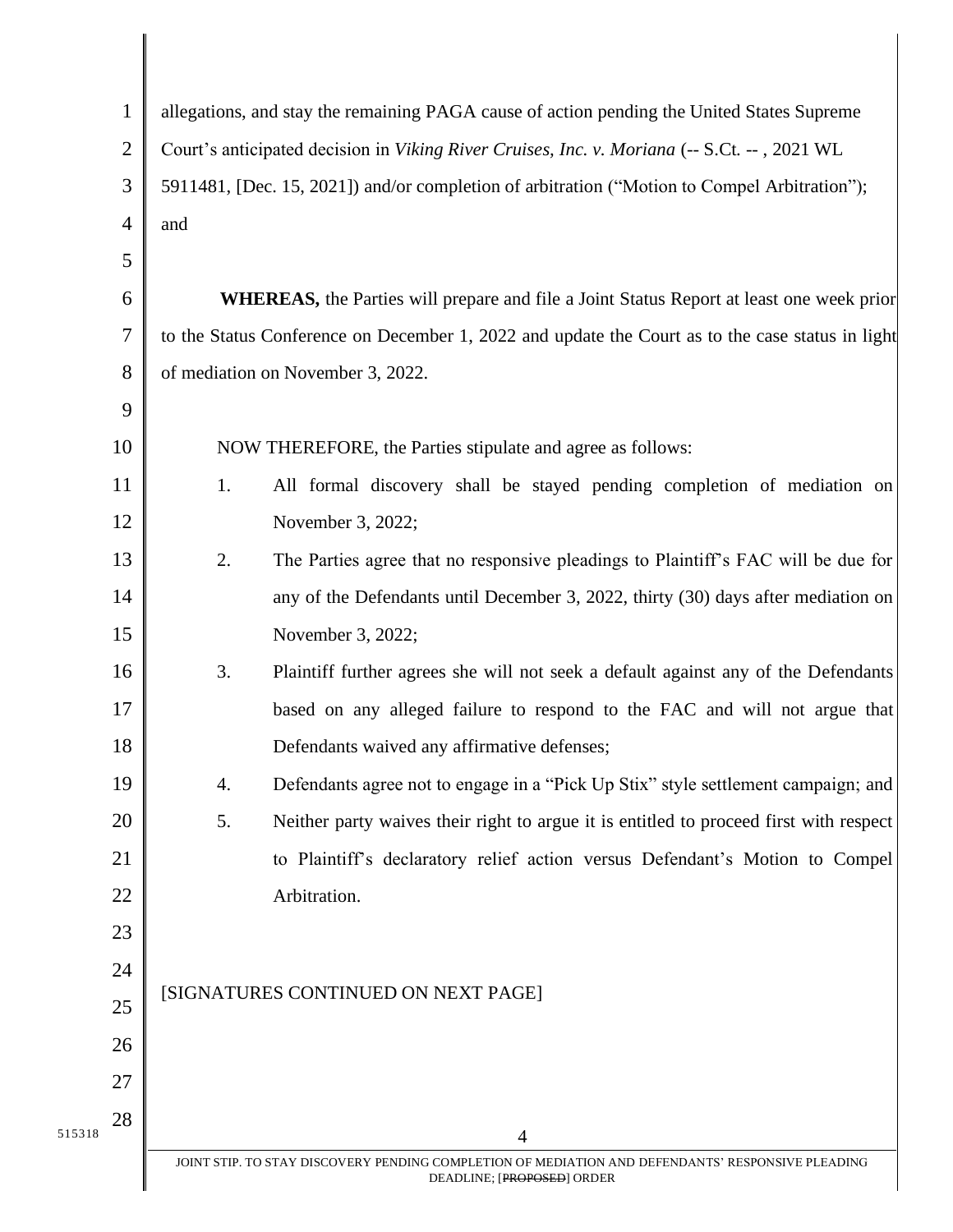|        | $\mathbf{1}$   | DATED: March 17, 2022 | <b>BROWN WHITE &amp; OSBORN LLP</b>                                                                                             |
|--------|----------------|-----------------------|---------------------------------------------------------------------------------------------------------------------------------|
|        | $\overline{2}$ |                       |                                                                                                                                 |
|        | 3              |                       | By: s/Rolando J. Gutierrez<br>ROLANDO J. GUTIERREZ                                                                              |
|        | $\overline{4}$ |                       |                                                                                                                                 |
|        | 5              |                       | <b>Attorneys for Plaintiff<br/>NICOLE WHEAT</b>                                                                                 |
|        | 6              |                       |                                                                                                                                 |
|        | $\overline{7}$ | DATED: March 17, 2022 | KADING BRIGGS LLP                                                                                                               |
|        | 8              |                       |                                                                                                                                 |
|        | 9              |                       | By: s/Katherine A. Akamine                                                                                                      |
|        | 10             |                       | KATHERINE A. AKAMINE                                                                                                            |
|        | 11             |                       | Attorneys for Defendant<br>THE STAG BAR, INC.                                                                                   |
|        | 12             |                       |                                                                                                                                 |
|        | 13             |                       |                                                                                                                                 |
|        | 14             |                       |                                                                                                                                 |
|        | 15             |                       |                                                                                                                                 |
|        | 16             |                       |                                                                                                                                 |
|        | 17             |                       |                                                                                                                                 |
|        | 18             |                       |                                                                                                                                 |
|        | 19             |                       |                                                                                                                                 |
|        | 20             |                       |                                                                                                                                 |
|        | 21             |                       |                                                                                                                                 |
|        | 22             |                       |                                                                                                                                 |
|        | 23             |                       |                                                                                                                                 |
|        | 24             |                       |                                                                                                                                 |
|        | 25             |                       |                                                                                                                                 |
|        | 26             |                       |                                                                                                                                 |
|        | $27\,$         |                       |                                                                                                                                 |
| 515318 | 28             |                       | 5                                                                                                                               |
|        |                |                       | JOINT STIP. TO STAY DISCOVERY PENDING COMPLETION OF MEDIATION AND DEFENDANTS' RESPONSIVE PLEADING<br>DEADLINE; [PROPOSED] ORDER |
|        |                |                       |                                                                                                                                 |